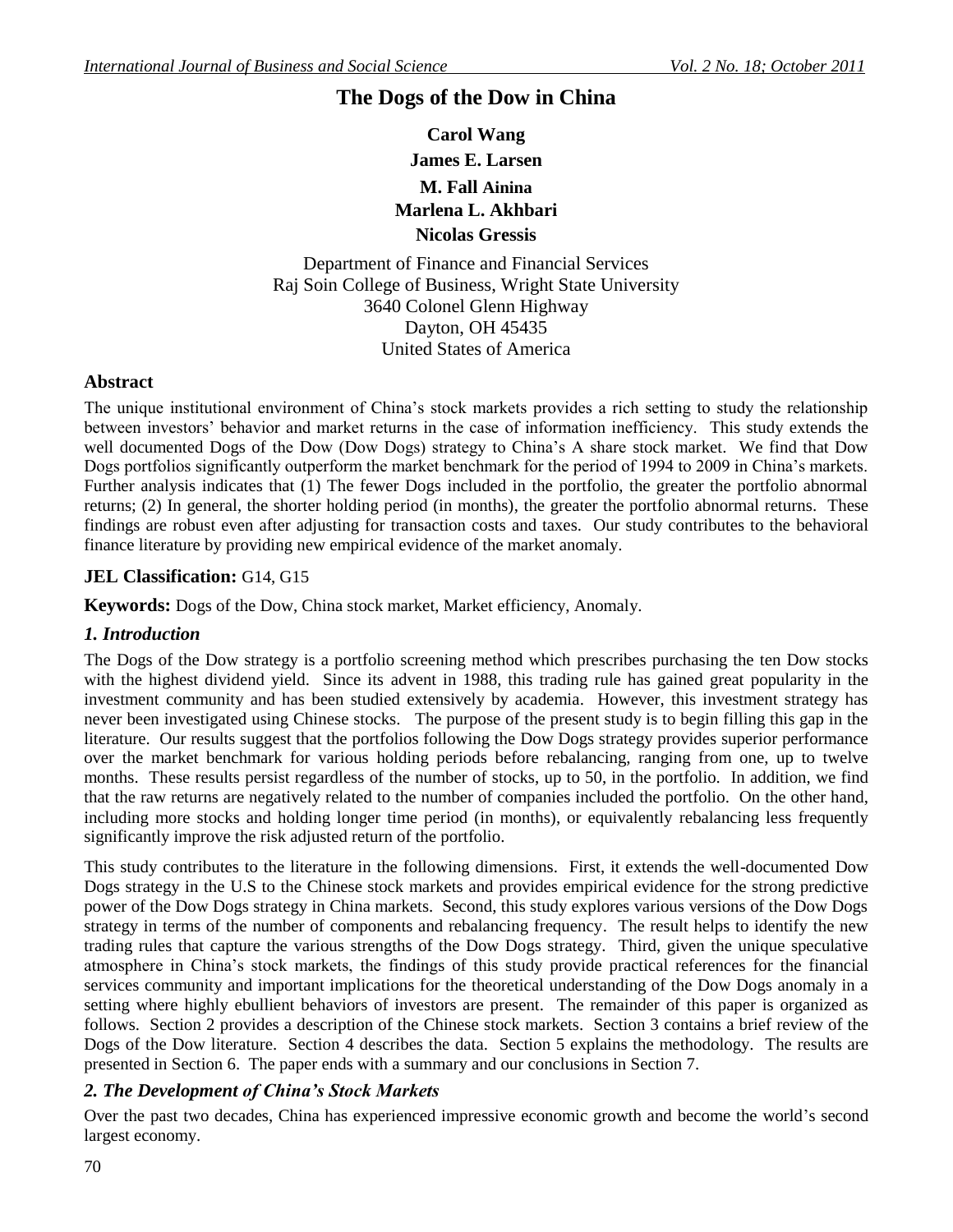The evolution of its capital markets has played a critical role in China"s dynamic transition from a centrally planned system to a market economy and provides an important channel for investor wealth allocation. Given the increasing globalization of the economy, astute investors recognize the importance of an internationally diversified portfolio. The unique characteristics of China"s stock markets and institutional setting have attracted a considerable amount of investment interest and academic attention from around the world. Currently there are two stock exchanges in mainland China, the Shanghai Stock Exchange (SHSE) and the Shenzhen Stock Exchange (SZSE), which were established in 1990 and 1991, respectively. At the end of 2009, they were the third and fifth largest stock exchanges in the world based on total value of shares traded (World Federation of Exchanges, 2009). By the end of 2009, total market capitalization of the 902 stocks listed on the SHSE amounted to \$2,800 billion and the shares of the 830 firms listed on the SZSE were valued at \$839 billion. Table 1 reports the annual number of listed companies, total market capitalization, and total value of shares trading over time. Figure 1 provides the graphic illustration of the evolution of the stock exchanges in China.

## **Insert Table (1) about here Insert Figure (1) about here**

The majority of Chinese companies issue A class shares that are quoted in Chinese Yuan and can be purchased only by domestic investors and selected foreign institutional investors. About 6 percent of all listed companies issue both A class and B class shares, or B class shares only. B class shares are quoted in foreign currencies and historically have been restricted to foreign investors, but starting in March 2001, Chinese investors can also trade B shares with legal foreign currency accounts. This study focuses on A class stocks only.

Several institutional characteristics make the Chinese market a unique environment in which to test the Dogs of the Dow strategy. First, the investor body is dominated by individual investors who normally have less expertise and resources than institutional investors. Second, the security legal system is still underdeveloped and compared to American securities markets information transparency is less reinforced in China"s market. Both of these factors may contribute to a higher level of speculative behaviors. Third, the financial market in China is relatively young. The number of investment vehicles and the number of listed stocks are limited and cannot meet the growing investment demand of public investors. It has been argued, therefore, that the A share market is likely to be plagued by speculative forces. These limits and the special features of the investment environment in China, however, afford us the opportunity to observe the effect of the Dow Dogs strategy that would be difficult to accomplish in more developed markets.

#### *3. Literature Review*

The world was introduced to the Dogs of the Dow strategy in a 1988 Wall Street Journal article (Dorfman, 1988). In this article, John Slatter, a financial analyst, states that the annual return for the ten highest yielding DJIA stocks beat the DJIA by 7.6 percent, on average, for the period 1972 to 1987. The success of the strategy is confirmed in studies conducted by Knowles and Petty (1992) and O'Higgins and Downes (1992), both of which investigate longer sample periods. Obviously, the success of the Dogs of the Dow challenges the classic efficient market hypothesis (Fama, 1970). The effectiveness of the Dow Dogs has been constantly debated among academics ever since and various explanations behind the effect have been proposed. The literature mainly can be classified into two streams. One is based on implications of the traditional efficient market hypothesis. The other is based on the recently emerging behavioral hypothesis that allows for irrational behavior on the part of investors.

Originally, it is suggested that dividends represent the true measure of value of the company. The Dow Dogs strategy happens to select the undervalued stocks that tend to climb up when the market conditions become favorable. O'Higgins and Downes (1992) claim that window dressing along with the rise of institutional investors during the 1970s are important explanatory factors for the Dogs" superior performance. Nevertheless, some studies report inconsistent performance for the Dow Dogs strategy. For example, McQueen et. al. (1997) test the Dogs method using a 50-year sample period between 1946 and 1995. They find that the top 10 Dogs" annual returns beat the DJIA statistically but not economically if adjusting for risk, taxes and rebalancing costs. They believe that the Dogs technique may disappear after it becomes widely known by investors. Keating (1998) finds that the Dogs have lost their bite since 1995. He posits that the growing knowledge about the Dogs strategy among investors prompts them to capitalize on the opportunity and, therefore, arbitrages away the abnormal profits associated with the Dogs.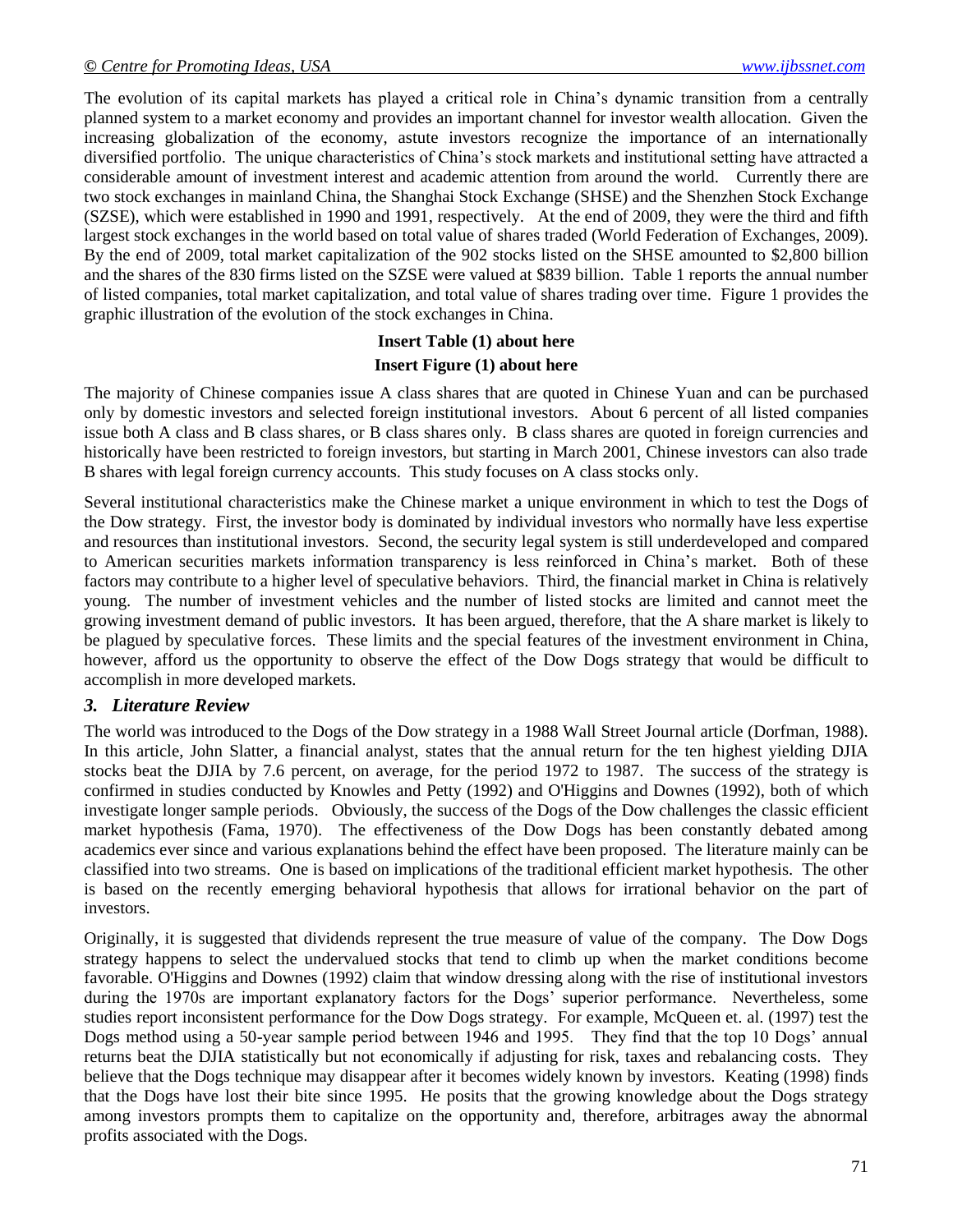Domian et. al. (1998) examine the connections among past returns, dividend yields, and future returns during, before, and after the 1987 market crash. Their results demonstrate that the Dogs effect is a loser-winner effect during the pre-crash period. But, during the post-crash period the past returns of the selected Dogs based on dividend yields outperform S&P500 and are not real "Dogs" any more. Hough (2007) draws a similar conclusion about the declining Dogs effect since 1996 and argues that the increasing use of share repurchase as an alternative to dividend payment causes the disappearance of the Dogs in the 1990s. Hirschey (2000) reexamines the Dow Dogs strategy and argues that the previously documented outperformance of the Dogs is attributable to data errors and data mining. Therefore, the Dow Dogs effect still conforms to the traditional asset pricing model.

However, Prather and Webb (2002) replicate the Dow Dogs approach and conjecture that the success of this strategy is not caused by data errors nor data mining problem, and also reject the window dressing of the institutional investment hypotheses raised by O'Higgins and Downes (1992). Nevertheless, they consider their finding an unexplainable myth related to the widely recognized efficiency anomalies. More recently Cordeiro (2006) finds that the Dow Dogs have regained their power Aside from the U.S. markets, several international markets have also been investigated for the Dow Dogs effect. Filbeck and Visscher (1997) find that the Dogs failed to outperform in the British market. Da Silva (2001) applies the dividend yield strategy to the Latin American stock markets and his findings do not support the Dow Dogs theory. Bruce (2006) examines the New Zealand market and finds no Dow Dogs effect possibly due to a small sample problem. On the other hand, Visscher and Filbeck (2003) analyze Canadian stocks and find significant superior performance of the Dow Dogs strategy in Canada. It appears so far that the puzzle of the Dogs of the Dow is still unresolved and worth another visit, especially given that the China markets have yet to be examined.

## *4. Data*

Monthly dividend yield data are obtained from Morningstar Direct. There are 542,640 firm-month observations for the 2,128 firms for the period of January 1990 through March 2011. 1991 is the first year in which the dividend yield is reported for China"s stock markets. After screening for firms with available monthly dividend yields, the 1,723 firms that remained provide 121,975 firm-month observations. By March 2011, 80.9 percent of the Chinese companies in our sample have paid a dividend during our sample period. Daily market returns, with cash dividends reinvested, are obtained from the Chinese Securities Market and Accounting Research databases (CSMAR). This data set covers 1,874 stocks, with 4,210,901 firm-day observations between 1990 and 2009. Observations with daily average trading volume less than 50,000 shares are eliminated to help ensure adequate liquidity to execute the investment strategies being tested. In addition, observations prior to 1994 are excluded because of infrequent trading during this time period. This process still provides a reasonable sample size from which to select the top "Dogs" for the Dogs of the Dow strategy. 4,164,203 firm-day observations remain in our sample. Stock prices in CSMAR are quoted in Chinese Yuan (RMB) for all A class shares and are converted into US dollars based on historical currency exchange rates.

From the daily data, we calculate the compound monthly returns for each subsample and merge these with the monthly dividend yield data obtained from Morningstar Direct. In formulating portfolios, we restrict the observations to A share stocks priced greater than \$1. After the merge, our sample contains 1,487 stocks covering 83,501 firm-month observations. Table 2 reports the descriptive statistics covering the number of observations of dividend yield, the average dividend yield, the average market capitalization, and the average daily trading volume of the sample firms by year. From the table, it shows that the total number of observed monthly dividend yields, the average market capitalization, and the average daily trading volume all present an overall upward trend, with fluctuations related to the market index level. The average dividend yield however does not demonstrate any discernible pattern, with an average of 1.5 percent over time.

## **Insert Table (2) about here**

## *5. Methodology*

The specific methodology for the execution of the Dogs of the Dow strategy is as follows. Beginning in April, 1994 a certain number (N) of stocks with the highest monthly dividend yield for the previous three months are identified from our sample, where, in separate iterations,  $N = 1, 2, 3, 4, 5, 6, 7, 8, 9, 10, 15, 20, 25, 30, 35, 40, 45,$ and 50. An equally weighted portfolio consisting of the selected N stocks is constructed. Then, the portfolio is held for a certain number of months  $(M)$ , where, in separate iterations,  $M = 1, 2, 3, 4, 5, 6$  and 12 months, respectively. The portfolio is then reformulated every M months using the above described selection criteria through the end of 2009.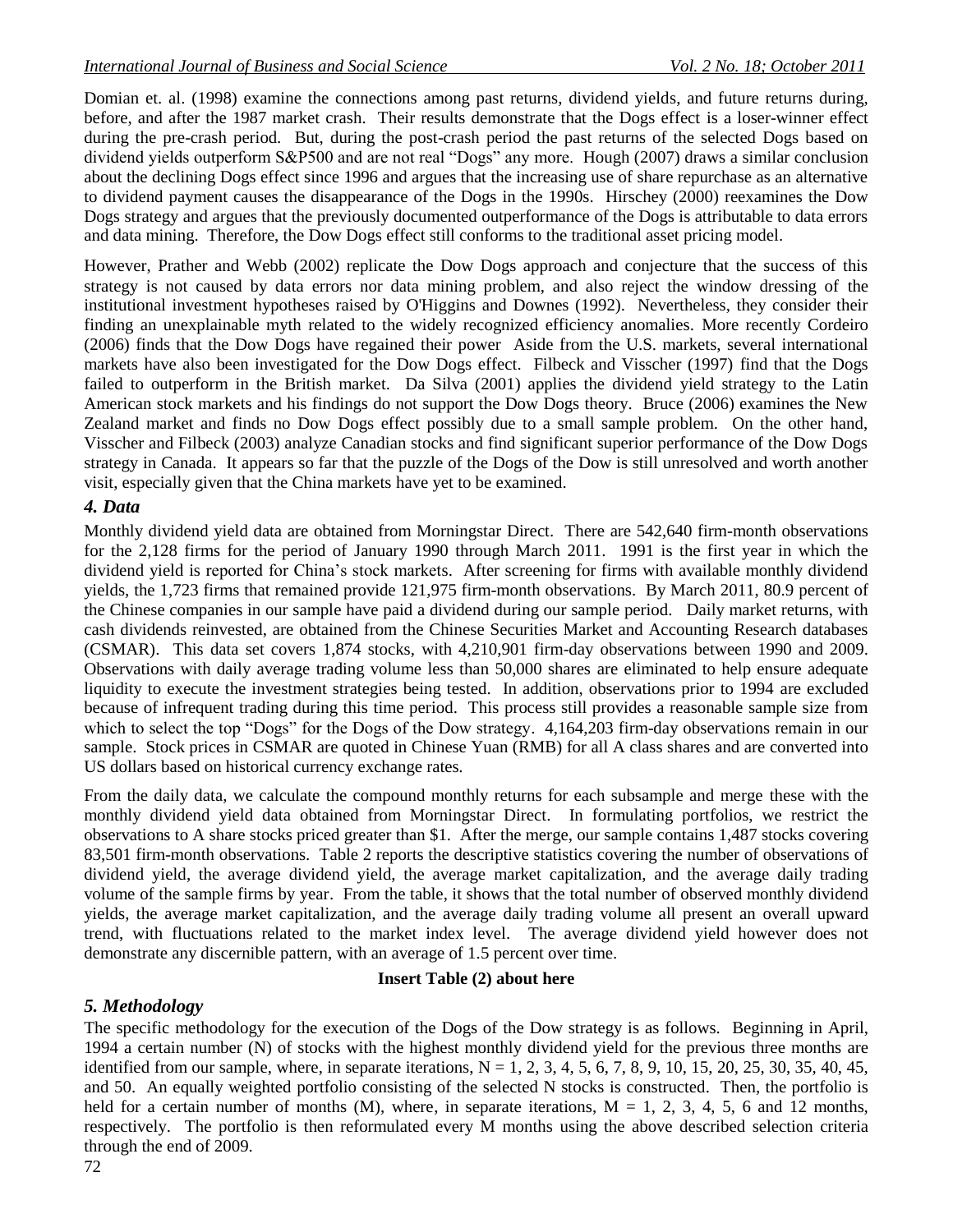Using this strategy, we create 126 (18x7) different portfolios from our pooled sample. For each portfolio, we compute: (1) the Terminal Value (TV) of \$1 as the initial investment, (2) the Information Ratio, and (3) the Batting Ratio.

Similar to the Sharpe Ratio which measures excess return per unit of risk, the Information Ratio is also a riskadjusted performance measure. In the Sharpe Ratio, excess return and risk are measured relative to a risk-free rate. In comparison, the Information Ratio measures how much the portfolio outperformed a specific benchmark index per unit of additional risk taken. We use the daily total value weighted aggregate market returns with cash dividends reinvested obtained from CSMAR as the market benchmark. We convert the daily data into monthly returns from 1994 through 2009. In order to have consistent comparison in calculating both the Information and Batting Ratios, the holding period and reforming frequency of the market benchmark is set identical to our Dogs portfolios. To compute the Information Ratio, we use the mean difference between portfolio returns and the benchmark returns as the numerator. The denominator is the portfolio's holding period tracking error, which is the standard deviation of the portfolio's holding period excess returns over the benchmark returns. The equation for Information Ratio is as follows:

Information Ratio is as follows.  
Information Ratio = 
$$
\frac{\text{Excess Return}}{\text{Tracking Error}} = \frac{\sum_{t=1}^{T} (R_t - R_{bm, t}) / T}{\sqrt{\frac{1}{T-1} \sum_{t=1}^{T} (e_t - \bar{e})^2}}
$$

Where  $Rt = return of portfolio for time period t;$ 

 $R_{bm, t}$  = return of benchmark for time period t;

 $T =$  number of time periods;

 $e_t$  = excess returns at time t; and

 $e$  = mean excess return.

The Information Ratio is especially helpful for evaluating performance by an active portfolio manager who deviate from the benchmark in an attempt to add value. Typically the Information Ratio for an index fund has a value close to zero, because these funds achieve zero excess return over the benchmark.

The Batting Ratio is a measure of a manager's ability to consistently beat the market. We calculate the batting ratio by dividing the number of months in which the manager beat or matched an index by the total number of months in the period. The formula is presented as follows:

Let I be the indicator function such that

I(True) = 1  
I(False) = 0 Batting Ratio = 
$$
\sum_{t=1}^{T} I(R_t \ge R_{bm,t}) / T \times 100
$$

Where:

 $Rt = return of portfolio for time period t;$ 

 $R_{bm}$  = return of bench mark for time period t; and

 $T =$  number of time periods.

#### *6. Analysis of the Cross-sectional Performance*

#### **6.1 A snapshot of the top 20 and bottom 20 performing portfolios**

In this section, we review the performance of Dow Dogs portfolios. Table 3 provides a snapshot of the top 20 and the bottom 20 performing portfolios. Panel A ranks the top 20 portfolios based on Terminal Value from the highest to the lowest. They all beat the market index performance, i.e. a Terminal Value of \$5.85. The best performing portfolio includes four companies and is rebalanced every four months through the sample period. It realizes a Terminal Value of \$85.9, equivalent to an annualized return of 34.6 percent during a 15-year span. The average Terminal Value of the top 20 portfolios is \$59.08, comparable to a 31 percent annualized return. Their average Batting ratio is 61.18 percent and average Information Ratio is approximately 0.34. Panel B reports the bottom 20 Terminal Value portfolios. We find that only two portfolios fail to beat the market index. They both have a holding period of 12 months. The worst performing portfolio has three stocks included in the portfolio. Comparing the top 20 and the bottom 20 performers, on average fewer stocks are included in the top 20 portfolios than in the bottom 20 portfolios (5.8 vs 15.75). Additionally, on average, the top performers have shorter holding period (in months) and are rebalanced more frequently than the bottom performers (3.35 months versus 9.9 Then  $\Gamma$ <br>
(False) = 0<br>
Where:<br>
Rt = return of portfolio for time period t;<br>
R<sub>bm,t</sub> = return of bench mark for time period t; and<br>
T = number of time periods.<br> **6. Analysis of the Cross-sectional Performance**<br> **6.1 A sna**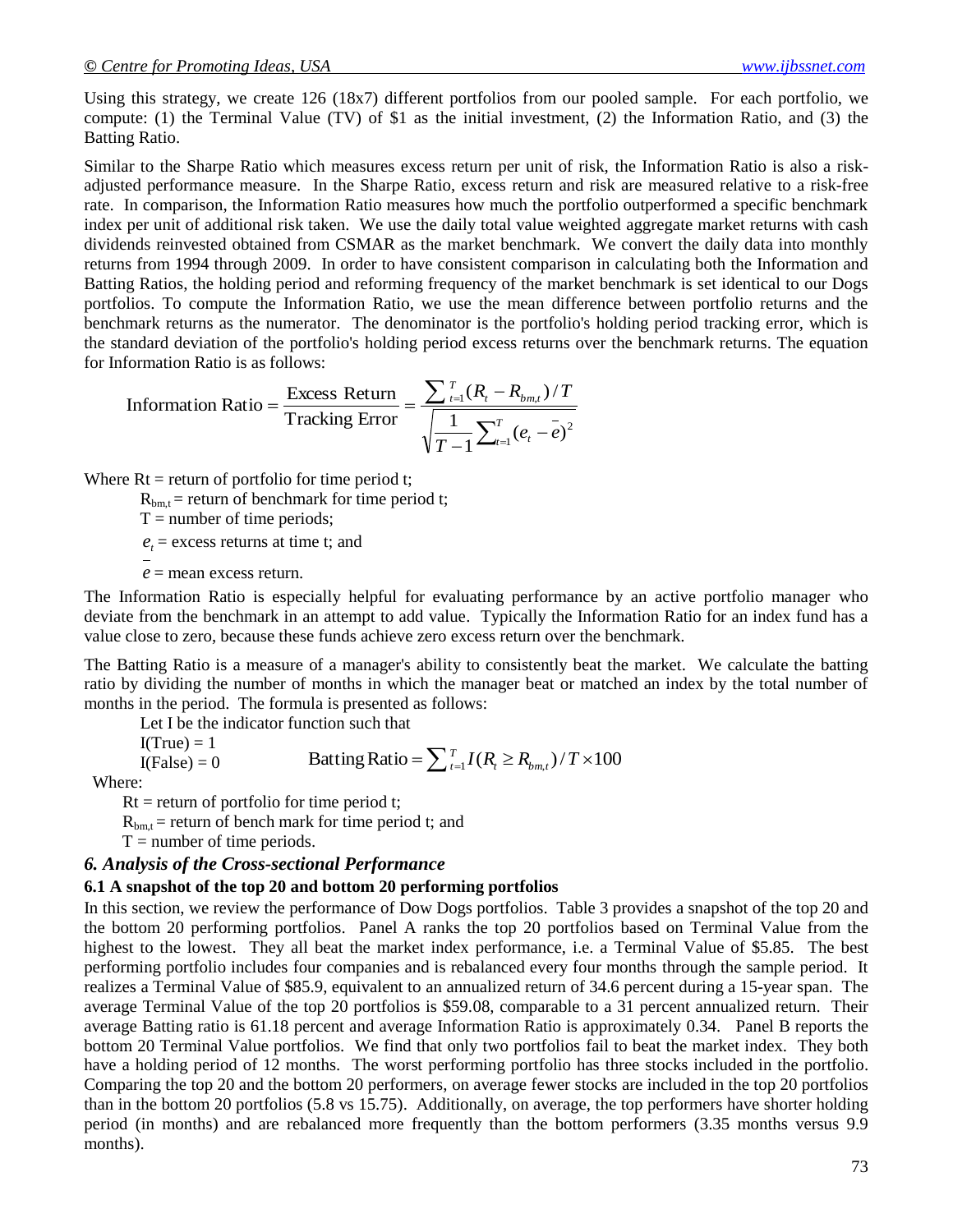## **Insert Table (3) about here**

Portfolio performance is reduced by both transaction costs and taxes. In China, investors are required to pay a maximum of 0.4 percent brokerage commission a 0.3 percent stamp tax to the government for each transaction. The total transactions cost depends on how often a portfolio is rebalanced. In estimating the transaction costs, we assume a worst case scenario in which there are no overlapping companies in the portfolio before and after rebalancing occur. Hence, each rebalancing is assumed to require both the sale and purchase of the qualified stocks. We multiply two times the number of rebalances minus one<sup>1</sup> by 0.7 percent. The maximum cumulative transaction cost amounts to 2.65 percent of the total return for portfolios that require rebalancing every month, and the minimum is 0.19 percent for portfolios that rebalance every 12 months.

Chinese investors currently are not subject to capital gain taxes. The dividend tax rate is 20% for A share holders. Since June 13, 2005, 50% of the dividends on A shares are taxed. To incorporate dividend taxes into our analysis, we first estimate the average dividend yields of all stocks in our sample set. Next, we calculate the taxes by applying 20% tax rate to the average dividend yield prior to 2006 and 10% tax rate to the average dividend yield during and after 2006, the a weighted average tax expenses on dividends per year is obtained. Chinese companies do not pay dividends on a regular schedule as in the U.S. To be conservative, we assume dividends are paid quarterly and the quarterly dividend/tax ratio is multiplied by four to annualize it. Finally, we multiply the annual ratio by 16 (years) to arrive at a cumulative dividend tax ratio of .1776 percent. On average, the annualized transaction cost and tax expense ratio for the top 20 performing portfolios is approximately 6 percent and 1.9 percent for the bottom 20 performing portfolios. It appears that both sets of portfolios earn sufficient returns to compensate for taxes and transaction costs.

#### **6.2 Comparative Analysis of Cross-Sectional Performance of the Portfolios**

In the rest of this section, we compare the mean Terminal Values, Information Ratios and Batting Ratios crosssectionally. Table 4 shows that portfolio returns beat the market benchmark over all different holding periods with the four-month holding period having the highest Terminal Value, \$49.31, equivalent to an annualized return of 29.7 percent<sup>2</sup>. In general, the values demonstrate that shorter holding period or more frequent rebalancing of the portfolios leads to higher returns than less frequent rebalancing. The Batting Ratios all exceed 50 percent and increase as the holding period before rebalancing becomes longer. Information ratios are all positive over different holding period ranging from 0.203 to .497. In contrast with the compound returns, longer holding periods or less frequent rebalancing realize greater risk adjusted returns, suggestive of a higher short term volatility of the stock market.

#### **Insert Table (4) about here**

Table 5 presents the Dogs performance over different numbers of companies included in the portfolios. All Terminal Values beat the market benchmark. With the exception of one, an overall negative relationship between the Terminal Values and the number of stocks of the portfolio emerges. The two-dog portfolio generates the highest Terminal Value of \$48, a comparable annualized return of 29.45 percent. As we increase the number of stocks, higher Batting Ratios and Information Ratios are obtained. This pattern suggests that including more stocks improves the overall chance to beat the market and also enhances risk adjusted returns of the portfolios.

#### **Insert Table (5) about here**

#### **6.3 Regression Analysis**

As a further robustness check, we apply a regression model expressed in the following equation:

$$
R_i = \alpha + \beta_1 X_{1,i} + \beta_2 X_{2,i} + \varepsilon_{i,t}
$$
 (1)

Where:  $R_i$  is the Terminal Value of portfolio *i*,

*X*1,*<sup>i</sup>* is the number of companies included in portfolio *i (Top\_N)*,

l

 $<sup>1</sup>$  The initial and the ending formation of the portfolio are one-way transactions, so the total number of transactions is reduced by one.</sup>

<sup>&</sup>lt;sup>2</sup> We check for seasonality in the data and find that the March and November effect can potentially explain the four-month effect of the Chinese Dogs of the Dow. The greatest monthly returns occur in March, February and November each year for the period of 1994 through 2009. The Dogs portfolio is initially constructed at the end of March, 1994, if held for four months, the next few rebalancings occur in July, 1994, November, 1994, March, 1995 and so on. The high monthly returns in March and November seem to contribute to the fourmonth abnormal returns.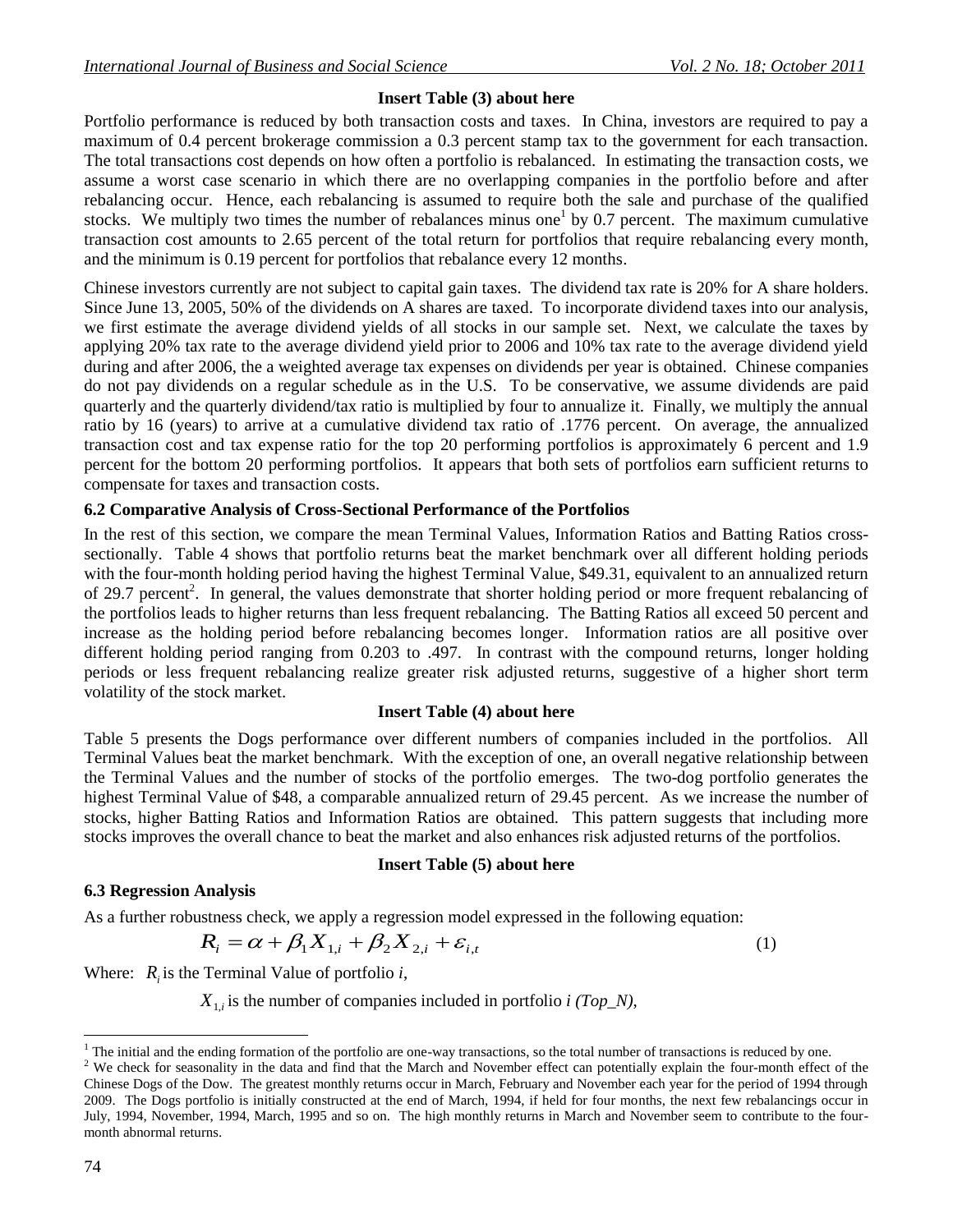$X_{2i}$  is the number of holding period (in months) before rebalancing of portfolio *i (Holding\_M)*.

We also estimate Equation (1) after replacing the Terminal Value with the Information Ratio as the dependent variable.

#### **Insert Table (6) about here**

Panel A of Table 6 provides the regression results with the dependent variable of Terminal Value. The  $\beta_1$ coefficient for Top\_N is -0.24 and  $\beta_2$  coefficient for Holding\_M is -2.15. Both estimates are significant at the 1 percent level with an adjusted  $R^2$  of 27 percent. This result indicates that the portfolio returns are negatively and significantly affected by the number of stocks included and the holding period (in months) of the portfolios. Panel B presents the results of regression equation (1) with Information Ratio as the dependent variable. The adjusted  $\mathbb{R}^2$  is 56.09 percent. Coefficient estimate for Top\_N becomes positive, i.e. 0.0032 and is significant at the 1 percent level. Coefficient for Holding\_M approximates 0.0239 with a 1 percent significance level. It appears that increasing the number of Dogs in the portfolios and lowering the balancing frequency can boost risk adjusted returns, although hurting the actual return of the portfolio. On the whole, changes in the rebalancing frequency have stronger impact on portfolio performance than changes in the number of stocks included in the portfolios.

## *7. Conclusion*

X<sub>3</sub>, is the menter of holding period (in months) to<br>between columnicating of portiodic mentiodic and the set of the set of the set of the<br>set of example, the set of the set of the set of the set of the set of the<br>set of t The Dow Dogs strategy has puzzled academia for a long time given the inconsistent evidence in the effectiveness of this strategy in the U.S. markets. The distinct investment features and institutional setting of China"s stock market provide us a unique opportunity to examine the Dow Dogs strategy. The most popular version of Dow Dogs technique in the literature consists of ten components. We test various versions of the Dow Dogs strategy in terms of the number of stocks and the holding periods before rebalancing using China"s A class shares. We find this strategy is exceptionally successful even after adjusting for taxes and transaction costs. The results also indicate that the Dow Dogs portfolio returns are negatively and significantly associated with the number of stocks in the portfolio and the frequency of rebalancing. In addition, we find that including more Dogs components in the portfolio provides important diversification benefits by lowering the volatility and improving risk adjusted returns. Furthermore, the regression result suggests that lowering the rebalancing frequency of the portfolio increases the risk-adjusted returns. This study provides empirical evidence to the long-debated effectiveness of the Dow Dogs strategy and considerable practical implications to the investment community.

## *References*

- Anjali, Cordeiro, (2006), Dogs of the Dow' Strategy Proves You Aren't Barking Up Wrong Tree. [Online] Available: <http://online.wsj.com/article/SB115759086240955899.html> (September 7, 2006)
- Domian, Dale L., Louton, David A. & Mossman, Charles E. (1998). The Rise and Fall of the 'Dogs of the Dow'. Financial Services Review, 7, 145-159.
- Dorfman, John R. (1988), Study of Industrial Averages Finds Stocks With High*.* Dividends Are Big Winners. [Online] Available: http://elainforex15.typepad.com/blog/2011/03/study-of-industrial-averages-finds-stockswith-high-dividends-are-big-winners.html (August 11, 1988)

Fama, Eugene (1970). [Efficient Capital Markets: A Review of Theory and Empirical Work.](http://jstor.org/stable/2325486) Journal of Finance 25 (2), 383–417.

Filbeck, G. & Visscher, S. (1997) Dividend Yield Strategies in the British Stock Market. European Journal of Finance, 3(4), 1-13.

Hirschey, Mark. (2000). The "Dogs of the Dow" Myth. Financial Review, 35, 1–16.

Hough, Jack. (2007). A New 'Dogs of The Dow' Theory. Smart Money, 16(3), 50-52.

Keating,Peater(1998),The Dog Lose Their Bite, [Online] Available:

http://money.cnn.com/magazines/moneymag/moneymag\_archive/1998/07/01/244554/index.htm (July 1, 1998) Knowles, Harvey, & Petty, Damon. (1992). The Dividend Investor. Chicago, IL: Probus Publishing.

McQueen, G., Shields, K. & Thorley. S.R. (1997). Does the 'Dow-10 Investment Strategy' Beat the Dow Statistically and Economically? Financial Analysts Journal, 53(4), 66-72.

O'Higgins, Michael & Downes, John. (1991). Beating the Dow. New York: Harper Collins.

- Prather, L., & WEBB, G. (2002). Window Dressing, Data Mining, Or Data Errors: A Re-Examination Of The Dogs Of The Dow Theory. Journal of Applied Business Research, [18\(2\), 1](http://journals.cluteonline.com/index.php/JABR/issue/view/232)15 -124.
- Visscher, S. & Filbeck, G. (2003). Dividend-Yield Strategies in the Canadian Stock Market. Financial Analysts Journal, 59(1), 99-106.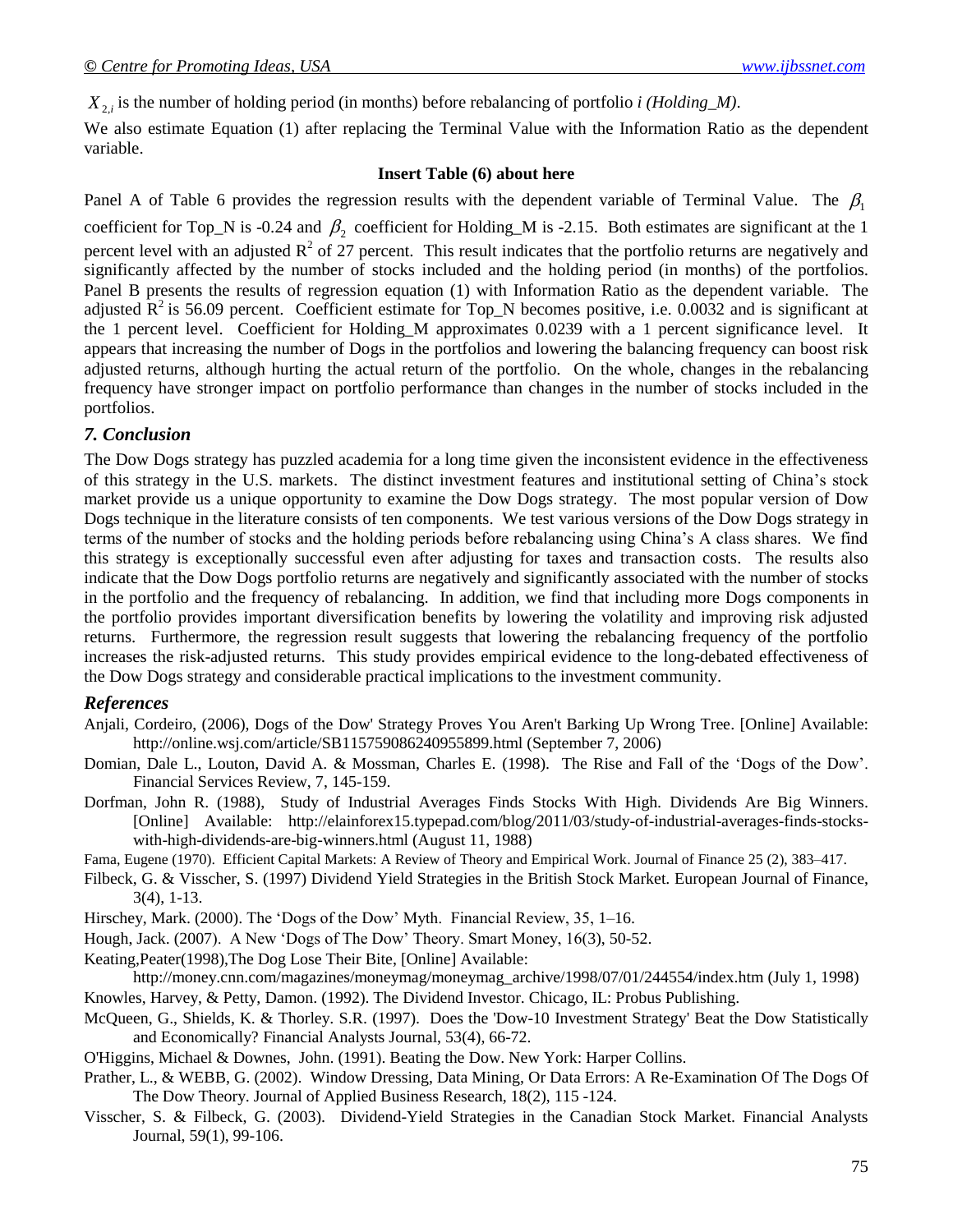|      | <b>Number of Listed Companies</b>           |                                                    |              | Market Capitalizaion (in USD Million) |                                                    |                                       | <b>Value of Share Trading (in USD millions)</b> |                                          |                                               |
|------|---------------------------------------------|----------------------------------------------------|--------------|---------------------------------------|----------------------------------------------------|---------------------------------------|-------------------------------------------------|------------------------------------------|-----------------------------------------------|
| Year | Shanghai<br><b>Stock</b><br><b>Exchange</b> | <b>Shenzhen</b><br><b>Stock</b><br><b>Exchange</b> | <b>Total</b> | <b>Exchange</b>                       | Shanghai Stock   Shenzhen Stock<br><b>Exchange</b> | <b>Total Market</b><br>Capitalization | Shanghai Stock<br><b>Exchange</b>               | <b>Shenzhen Stock</b><br><b>Exchange</b> | <b>Total Value of</b><br><b>Share Trading</b> |
| 1991 |                                             | h                                                  |              | 24,917                                | 1,427                                              | 26,344                                |                                                 |                                          |                                               |
| 1992 | 35                                          | 24                                                 | 59           | 13,261                                | 8,028                                              | 21,289                                |                                                 |                                          |                                               |
| 1993 | 123                                         | 92                                                 | 215          | 41,271                                | 23,596                                             | 64,867                                |                                                 |                                          |                                               |
| 1994 | 196                                         | 125                                                | 321          | 31,186                                | 12,587                                             | 43,773                                |                                                 |                                          |                                               |
| 1995 | 169                                         | 134                                                | 303          | 24,000                                | 11,630                                             | 35,630                                |                                                 |                                          |                                               |
| 1996 | 329                                         | 270                                                | 599          | 74,976                                | 62,055                                             | 137,031                               |                                                 |                                          |                                               |
| 1997 | 419                                         | 371                                                | 790          | 109,391                               | 96,279                                             | 205,670                               |                                                 |                                          |                                               |
| 1998 | 462                                         | 419                                                | 881          | 132,908                               | 109,347                                            | 242,255                               |                                                 |                                          |                                               |
| 1999 | 508                                         | 487                                                | 995          | 182,205                               | 148,346                                            | 330,551                               |                                                 |                                          |                                               |
| 2000 | 613                                         | 559                                                | 1,172        | 326,292                               | 257,702                                            | 583,995                               |                                                 |                                          |                                               |
| 2001 | 686                                         | 556                                                | 1,242        | 344,681                               | 199,212                                            | 543,893                               | 290,658                                         | 203,073                                  | 493,731                                       |
| 2002 | 750                                         | 536                                                | 1,286        | 317,259                               | 160,773                                            | 478,032                               | 211,644                                         | 140,661                                  | 352,305                                       |
| 2003 | 816                                         | 546                                                | 1,362        | 352,958                               | 154,285                                            | 507,244                               | 255,965                                         | 140,287                                  | 396,252                                       |
| 2004 | 868                                         | 571                                                | 1,439        | 323,741                               | 139,941                                            | 463,682                               | 322,829                                         | 194,458                                  | 517,286                                       |
| 2005 | 860                                         | 572                                                | 1,432        | 277,288                               | 110,490                                            | 387,778                               | 238,521                                         | 154,252                                  | 392,772                                       |
| 2006 | 865                                         | 605                                                | 1,470        | 790,749                               | 211,213                                            | 1,001,961                             | 736,357                                         | 422,640                                  | 1,158,997                                     |
| 2007 | 866                                         | 678                                                | 1,544        | 3,517,794                             | 710,392                                            | 4,228,186                             | 4,028,590                                       | 2,046,014                                | 6,074,604                                     |
| 2008 | 896                                         | 766                                                | 1,662        | 1,614,957                             | 349,445                                            | 1,964,403                             | 2,600,209                                       | 1,248,722                                | 3,848,930                                     |
| 2009 | 902                                         | 830                                                | 1,732        | 2,800,648                             | 839,005                                            | 3,639,653                             | 5,055,349                                       | 2,771,730                                | 7,827,079                                     |

## **Table 1 - The Evolution of Stock Exchanges in China**

Note: The data sources for number of listed stocks and market capitalization are from the Chinese Securities Market and Accounting Research databases (CSMAR). The data sources for value of share trading are from World Federation of Exchanges, 2009 [Online] Available: [http://www.world-exchanges.org/statistics.](http://www.world-exchanges.org/statistics)



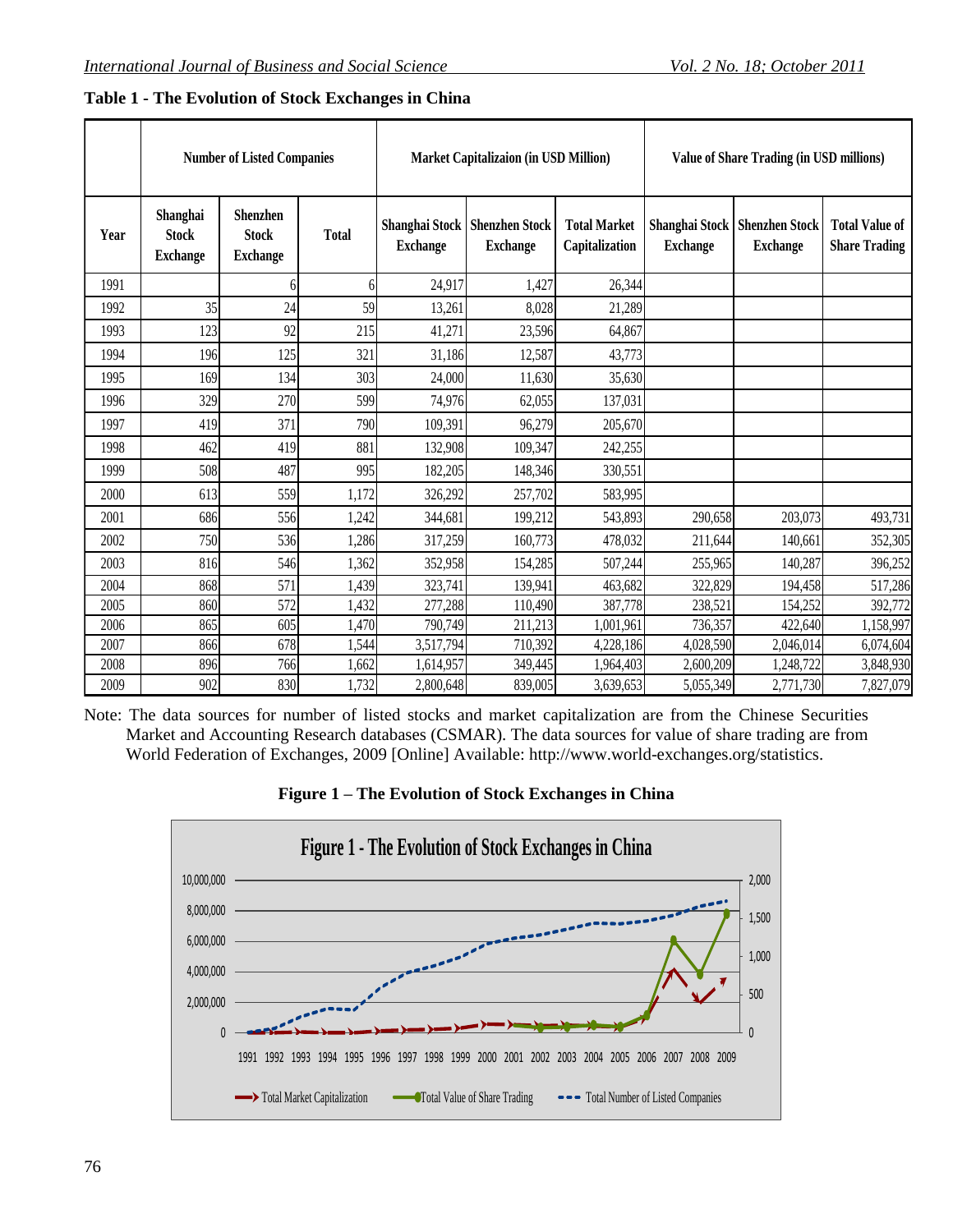Note: The dotted line represents the total number of listed stocks in Shanghai Stock Exchange and Shenzhen Stock Exchange. The solid line with round cap represents total value of shares trading in Shanghai Stock Exchange and Shenzhen Stock Exchange. The disconnected line with arrow cap represents total market capitalization in USD millions of listed companies in Shanghai Stock Exchange and Shenzhen Stock Exchange. The data sources for number of listed stocks and market capitalization are from the Chinese Securities Market and Accounting Research databases (CSMAR). The data sources for value of share trading are from World Federation of Exchanges, 2009 [Online] Available: [http://www.worldexchanges.org/statistics.](http://www.worldexchanges.org/statistics)

| Year | <b>Number of Observations</b><br>for Monthly Dividend<br><b>Yield</b> | <b>Average Dividend_Yield</b><br>(%) | <b>Average Market</b><br>Capitalization<br>(In USD thousands) | Average<br><b>Trading_Volume</b> |
|------|-----------------------------------------------------------------------|--------------------------------------|---------------------------------------------------------------|----------------------------------|
| 1991 | 5                                                                     | 2.09                                 | 380,472                                                       | 314,734                          |
| 1992 | 18                                                                    | 0.53                                 | 613,233                                                       | 664,119                          |
| 1993 | 218                                                                   | 0.59                                 | 380,448                                                       | 721,361                          |
| 1994 | 600                                                                   | 1.84                                 | 209,462                                                       | 1,511,873                        |
| 1995 | 900                                                                   | 2.49                                 | 208,101                                                       | 668,999                          |
| 1996 | 1,534                                                                 | 2.03                                 | 269,677                                                       | 3,048,857                        |
| 1997 | 2,287                                                                 | 1.39                                 | 359,754                                                       | 1,852,000                        |
| 1998 | 2,424                                                                 | 1.52                                 | 362,415                                                       | 937,025                          |
| 1999 | 3,171                                                                 | 1.60                                 | 377,866                                                       | 1,127,722                        |
| 2000 | 3,877                                                                 | 1.21                                 | 551,319                                                       | 1,947,785                        |
| 2001 | 6,400                                                                 | 1.07                                 | 535,831                                                       | 867,605                          |
| 2002 | 8,474                                                                 | 1.16                                 | 424,870                                                       | 852,901                          |
| 2003 | 7,408                                                                 | 1.36                                 | 422,321                                                       | 1,102,736                        |
| 2004 | 6,369                                                                 | 1.65                                 | 465,263                                                       | 1,899,606                        |
| 2005 | 4,972                                                                 | 2.40                                 | 431,072                                                       | 2,529,592                        |
| 2006 | 6,371                                                                 | 2.11                                 | 507,560                                                       | 5,976,934                        |
| 2007 | 8,441                                                                 | 0.93                                 | 2,170,847                                                     | 11,044,365                       |
| 2008 | 9,420                                                                 | 1.47                                 | 2,179,981                                                     | 6,883,235                        |
| 2009 | 10,612                                                                | 1.22                                 | 2,268,531                                                     | 14,072,532                       |

| Table 2 – Descriptive Statistics by Year |  |
|------------------------------------------|--|
|------------------------------------------|--|

Note: The data sources for number dividend yield are from Morningstar Direct. The data sources for market capitalization and trading volume are from the Chinese Securities Market and Accounting Research databases (CSMAR).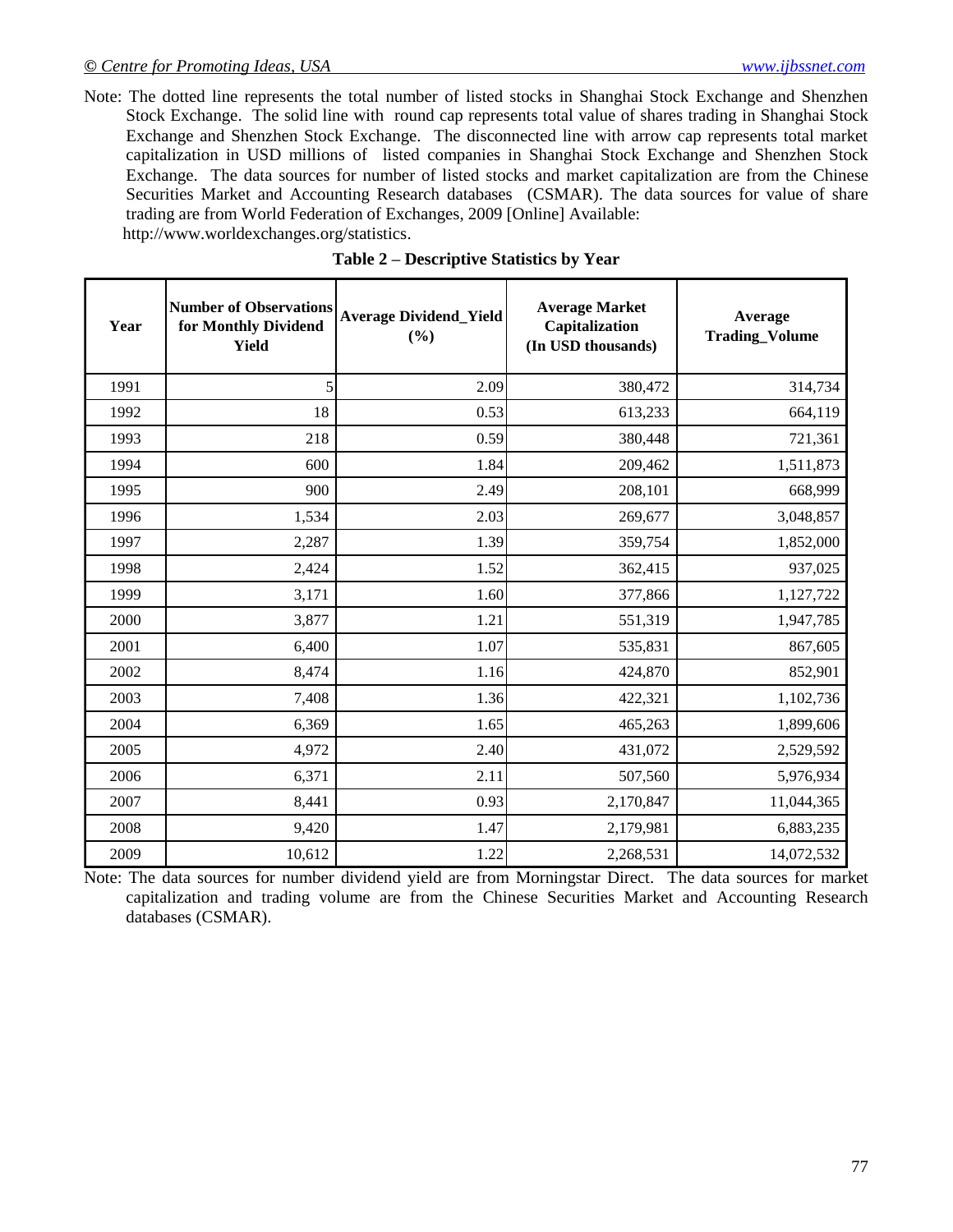|  |  |  | Table 3 - The Terminal Value of \$1 Invested and Information Ratios of Top 20 Portfolios |  |  |  |  |  |  |
|--|--|--|------------------------------------------------------------------------------------------|--|--|--|--|--|--|
|--|--|--|------------------------------------------------------------------------------------------|--|--|--|--|--|--|

| $\#$                                            | <b>Holding</b> | Top_N                                           | <b>Terminal Value</b> | <b>Annualized</b> | <b>Batting Ratio</b> | <b>Information</b> |  |  |  |
|-------------------------------------------------|----------------|-------------------------------------------------|-----------------------|-------------------|----------------------|--------------------|--|--|--|
|                                                 | Month(s)       | <b>Included</b>                                 | of \$1 Invested       | Return            |                      | Ratio              |  |  |  |
| Panel A. Portfolios with Highest Terminal Value |                |                                                 |                       |                   |                      |                    |  |  |  |
| 1                                               | 4              | $\overline{4}$                                  | 85.91                 | 34.57%            | 0.6383               | 0.396              |  |  |  |
| $\overline{c}$                                  | $\overline{4}$ | $\overline{c}$                                  | 85.54                 | 34.53%            | 0.5745               | 0.334              |  |  |  |
| $\overline{\mathbf{3}}$                         | $\overline{4}$ | 3                                               | 83.62                 | 34.32%            | 0.5532               | 0.374              |  |  |  |
| $\overline{4}$                                  | $\overline{4}$ | 5                                               | 73.91                 | 33.22%            | 0.6170               | 0.432              |  |  |  |
| 5                                               | 3              | 3                                               | 70.45                 | 32.80%            | 0.5714               | 0.322              |  |  |  |
| 6                                               | $\mathbf{1}$   | $\mathfrak{Z}$                                  | 60.56                 | 31.47%            | 0.5503               | 0.201              |  |  |  |
| 7                                               | 3              | $\overline{2}$                                  | 60.26                 | 31.42%            | 0.5238               | 0.288              |  |  |  |
| 8                                               | $\overline{2}$ | $\overline{2}$                                  | 59.87                 | 31.37%            | 0.5745               | 0.225              |  |  |  |
| 9                                               | $\overline{4}$ | 6                                               | 59.67                 | 31.34%            | 0.6596               | 0.417              |  |  |  |
| 10                                              | $\overline{c}$ | 3                                               | 59.05                 | 31.24%            | 0.5745               | 0.256              |  |  |  |
| 11                                              | 6              | $\overline{2}$                                  | 54.58                 | 30.56%            | 0.7097               | 0.342              |  |  |  |
| 12                                              | $\overline{2}$ | $\sqrt{6}$                                      | 53.68                 | 30.41%            | 0.5638               | 0.306              |  |  |  |
| 13                                              | 3              | 5                                               | 53.58                 | 30.40%            | 0.5873               | 0.339              |  |  |  |
| 14                                              | $\overline{4}$ | 10                                              | 51.80                 | 30.10%            | 0.6596               | 0.378              |  |  |  |
| 15                                              | 3              | $\overline{4}$                                  | 48.04                 | 29.45%            | 0.6349               | 0.306              |  |  |  |
| 16                                              | $\overline{4}$ | 15                                              | 47.63                 | 29.38%            | 0.6809               | 0.416              |  |  |  |
| 17                                              | $\overline{2}$ | 5                                               | 45.16                 | 28.92%            | 0.5638               | 0.286              |  |  |  |
| 18                                              | $\overline{4}$ | 9                                               | 43.55                 | 28.61%            | 0.6170               | 0.355              |  |  |  |
| 19                                              | $\overline{4}$ | 20                                              | 42.94                 | 28.49%            | 0.7234               | 0.432              |  |  |  |
| 20                                              | $\overline{4}$ | $\overline{7}$                                  | 41.88                 | 28.27%            | 0.6596               | 0.387              |  |  |  |
| Average                                         | 3.35           | 5.8                                             | 59.08                 | 31.04%            | 0.6118               | 0.340              |  |  |  |
|                                                 |                | Panel B. Portfolios with Highest Terminal Value |                       |                   |                      |                    |  |  |  |
| 1                                               | 12             | 3                                               | 3.30                  | 8.28%             | 0.5000               | 0.077              |  |  |  |
| $\overline{c}$                                  | 12             | $\mathbf{1}$                                    | 4.76                  | 10.97%            | 0.3077               | 0.222              |  |  |  |
| $\overline{3}$                                  | $\overline{4}$ | $\mathbf{1}$                                    | 9.38                  | 16.10%            | 0.4667               | 0.170              |  |  |  |
| 4                                               | 6              | $\mathbf{1}$                                    | 10.99                 | 17.32%            | 0.4483               | 0.158              |  |  |  |
| 5                                               | 12             | 40                                              | 11.80                 | 17.89%            | 0.7333               | 0.473              |  |  |  |
| 6                                               | 12             | 35                                              | 12.06                 | 18.06%            | 0.7333               | 0.524              |  |  |  |
| $\boldsymbol{7}$                                | 12             | 30                                              | 12.38                 | 18.26%            | 0.7333               | 0.564              |  |  |  |
| 8                                               | 12             | 25                                              | 12.73                 | 18.48%            | 0.7333               | 0.547              |  |  |  |
| 9                                               | 12             | 50                                              | 13.15                 | 18.74%            | 0.8000               | 0.477              |  |  |  |
| 10                                              | 5              | $\mathbf{1}$                                    | 13.30                 | 18.83%            | 0.5429               | 0.189              |  |  |  |
| 11                                              | 12             | 45                                              | 13.56                 | 18.98%            | 0.7333               | 0.502              |  |  |  |
| 12                                              | 5              | 3                                               | 15.02                 | 19.80%            | 0.5135               | 0.205              |  |  |  |
| 13                                              | 12             | 20                                              | 15.18                 | 19.88%            | 0.8667               | 0.716              |  |  |  |
| 14                                              | 5              | $\overline{2}$                                  | 15.67                 | 20.14%            | 0.5405               | 0.190              |  |  |  |
| 15                                              | 12             | 15                                              | 16.24                 | 20.42%            | 0.6667               | 0.583              |  |  |  |
| 16                                              | 12             | $\tau$                                          | 16.29                 | 20.45%            | 0.8000               | 0.560              |  |  |  |
| 17                                              | 12             | 9                                               | 16.68                 | 20.64%            | 0.6667               | 0.510              |  |  |  |
| 18                                              | 12             | 10                                              | 17.04                 | 20.81%            | 0.6667               | 0.519              |  |  |  |
| 19                                              | 5              | $\overline{9}$                                  | 17.40                 | 20.98%            | 0.6486               | 0.329              |  |  |  |
| 20                                              | 12             | $\,8\,$                                         | 17.43                 | 20.99%            | 0.6667               | 0.568              |  |  |  |
| Average                                         | 9.9            | 15.75                                           | 13.22                 | 18.30%            | 0.6384               | 0.404              |  |  |  |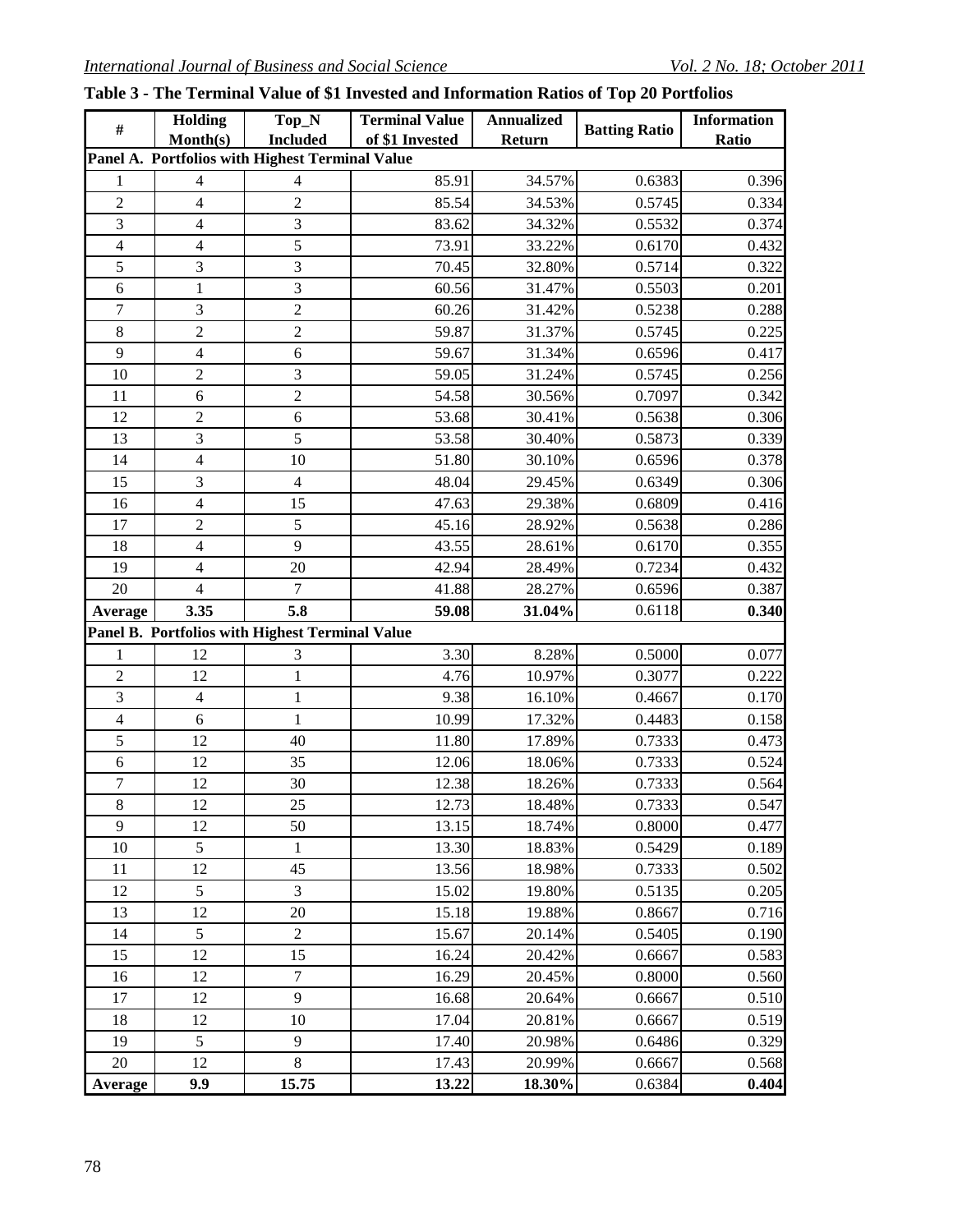| Holding<br>Month(s) | <b>Terminal Value</b><br>of \$1 Invested | <b>Annualized</b><br><b>Return</b> | Annualized<br><b>Market Return</b> | <b>Information</b><br>Ratio | <b>Batting Ratio</b> |
|---------------------|------------------------------------------|------------------------------------|------------------------------------|-----------------------------|----------------------|
|                     | 33.08                                    | 26.3%                              | 12.5%                              | 0.20                        | 0.56                 |
| 2                   | 37.71                                    | 27.4%                              | 12.5%                              | 0.30                        | 0.59                 |
| 3                   | 36.33                                    | 27.1%                              | 12.5%                              | 0.30                        | 0.61                 |
| 4                   | 49.31                                    | 29.7%                              | 12.5%                              | 0.40                        | 0.66                 |
|                     | 21.39                                    | 22.7%                              | 12.5%                              | 0.38                        | 0.67                 |
| 6                   | 23.80                                    | 23.5%                              | 12.5%                              | 0.42                        | 0.65                 |
| 12                  | 15.80                                    | 20.2%                              | 12.5%                              | 0.50                        | 0.70                 |

|  |  |  |  | Table 4 – Average Terminal Value, Information Ratio and Batting Ratio across Different Holding Periods |  |
|--|--|--|--|--------------------------------------------------------------------------------------------------------|--|
|  |  |  |  |                                                                                                        |  |
|  |  |  |  |                                                                                                        |  |

**Table 5 – Average Terminal Value, Information Ratio and Batting Ratio across Different Number of Stocks Included in the Portfolio**

| <b>Top_N Stocks</b><br><b>Included</b> | <b>Terminal Value</b><br>of \$1 Invested | <b>Annualized</b><br><b>Return</b> | <b>Annualized</b><br><b>Market Return</b> | <b>Information</b><br>Ratio | <b>Batting Ratio</b> |
|----------------------------------------|------------------------------------------|------------------------------------|-------------------------------------------|-----------------------------|----------------------|
| 1                                      | 14.8                                     | 19.68%                             | 12.50%                                    | 0.17                        | 0.46                 |
| $\overline{2}$                         | 48.0                                     | 29.45%                             | 12.50%                                    | 0.30                        | 0.57                 |
| 3                                      | 44.3                                     | 28.75%                             | 12.50%                                    | 0.24                        | 0.54                 |
| $\overline{4}$                         | 41.0                                     | 28.09%                             | 12.50%                                    | 0.34                        | 0.62                 |
| 5                                      | 38.8                                     | 27.62%                             | 12.50%                                    | 0.34                        | 0.62                 |
| 6                                      | 37.3                                     | 27.29%                             | 12.50%                                    | 0.35                        | 0.63                 |
| $\tau$                                 | 30.0                                     | 25.45%                             | 12.50%                                    | 0.35                        | 0.63                 |
| 8                                      | 29.7                                     | 25.38%                             | 12.50%                                    | 0.35                        | 0.60                 |
| 9                                      | 27.8                                     | 24.81%                             | 12.50%                                    | 0.33                        | 0.60                 |
| 10                                     | 31.1                                     | 25.74%                             | 12.50%                                    | 0.35                        | 0.60                 |
| 15                                     | 32.3                                     | 26.07%                             | 12.50%                                    | 0.40                        | 0.64                 |
| 20                                     | 29.5                                     | 25.32%                             | 12.50%                                    | 0.42                        | 0.69                 |
| 25                                     | 27.0                                     | 24.57%                             | 12.50%                                    | 0.40                        | 0.69                 |
| 30                                     | 24.5                                     | 23.76%                             | 12.50%                                    | 0.40                        | 0.68                 |
| 35                                     | 24.4                                     | 23.75%                             | 12.50%                                    | 0.41                        | 0.68                 |
| 40                                     | 26.5                                     | 24.41%                             | 12.50%                                    | 0.42                        | 0.70                 |
| 45                                     | 26.5                                     | 24.43%                             | 12.50%                                    | 0.44                        | 0.72                 |
| 50                                     | 25.6                                     | 24.12%                             | 12.50%                                    | 0.42                        | 0.73                 |